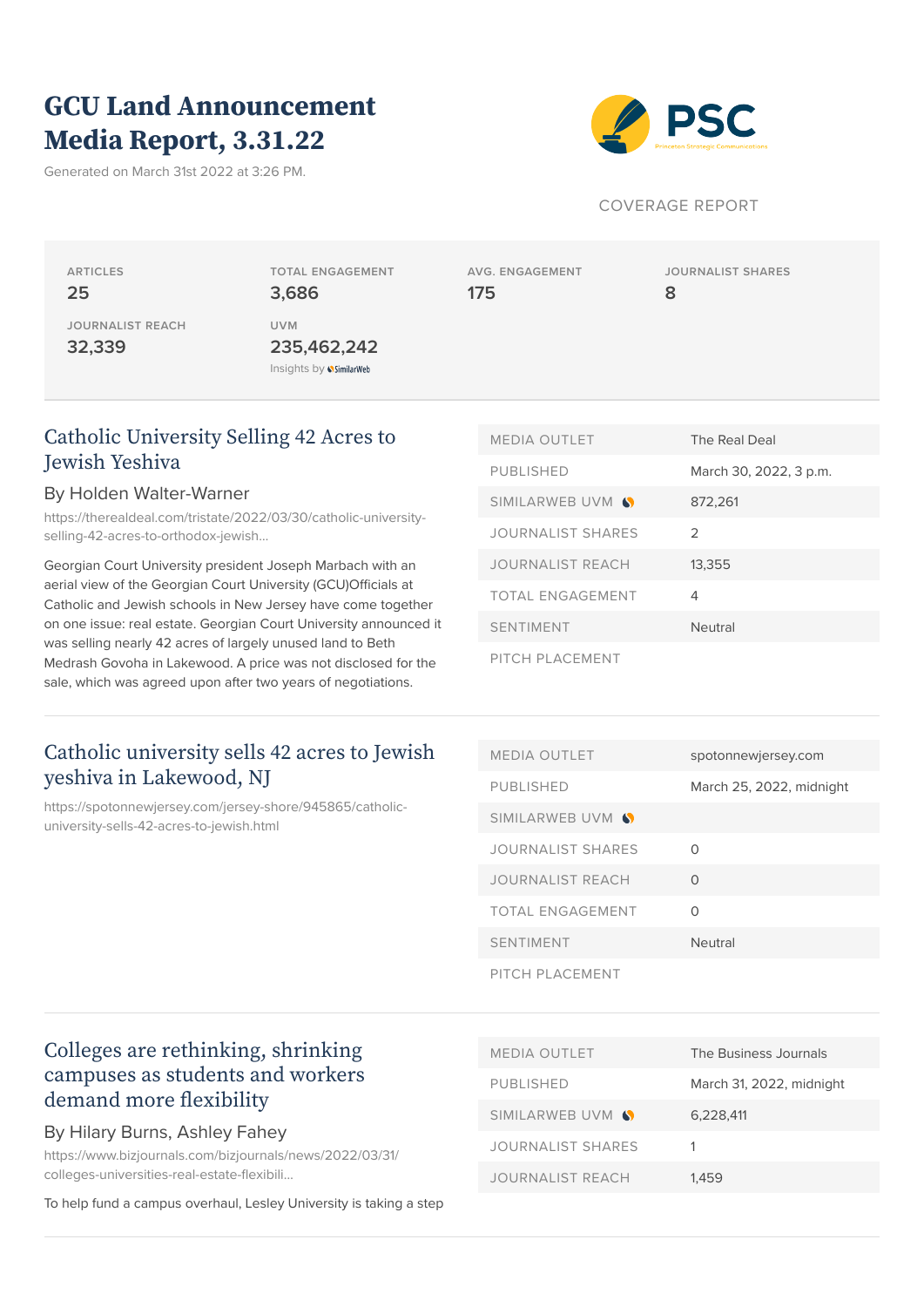that few universities have done in recent years but one that is becoming more common - selling a portfolio of Cambridge, Massachusetts, real estate. The university, known in particular for its education programs, wants to create a campus of the future that emphasizes flexibility, technology and collaboration for those students, faculty and community members who choose to attend in-person.

TOTAL ENGAGEMENT 2

SENTIMENT Positive

PITCH PLACEMENT

### [Country's largest Jewish college to buy](https://www.pennlive.com/nation-world/2022/03/countrys-largest-jewish-college-to-buy-land-from-nj-catholic-university-for-housing.html) [land from N.J. Catholic university for](https://www.pennlive.com/nation-world/2022/03/countrys-largest-jewish-college-to-buy-land-from-nj-catholic-university-for-housing.html) [housing](https://www.pennlive.com/nation-world/2022/03/countrys-largest-jewish-college-to-buy-land-from-nj-catholic-university-for-housing.html)

#### By Jeff Goldman

[https://www.pennlive.com/nation-world/2022/03/countrys-largest](https://www.pennlive.com/nation-world/2022/03/countrys-largest-jewish-college-to-buy-land-from-nj-catholic-university-for-housing.html)[jewish-college-to-buy-land-from-nj-c…](https://www.pennlive.com/nation-world/2022/03/countrys-largest-jewish-college-to-buy-land-from-nj-catholic-university-for-housing.html)

13 **Georgian Court** University sells **land** to **Beth Medrash Govoha Yeshiva Georgian Court** University has agreed to sell **42 acres** of mostly undeveloped **land** to a Lakewood Orthodox **yeshiva** considered the largest Jewish college in the United States, the school announced Wednesday.

### [Georgian Court Selling Land To Beth](https://www.jerseyshoreonline.com/ocean-county/georgian-court-selling-land-to-beth-medrash-govoha-expanding-programs/) [Medrash Govoha, Expanding Programs](https://www.jerseyshoreonline.com/ocean-county/georgian-court-selling-land-to-beth-medrash-govoha-expanding-programs/)

#### By Chris Lundy

[https://www.jerseyshoreonline.com/ocean-county/georgian-court](https://www.jerseyshoreonline.com/ocean-county/georgian-court-selling-land-to-beth-medrash-govoha-expanding-programs/)[selling-land-to-beth-medrash-govoha-e…](https://www.jerseyshoreonline.com/ocean-county/georgian-court-selling-land-to-beth-medrash-govoha-expanding-programs/)

(Photo courtesy **Georgian Court** University) LAKEWOOD – In order to help pay for new buildings and programs, **Georgian Court** University is selling some property to a neighboring school, **Beth Medrash Govoha**. **Georgian Court** President Joseph R. … Marbach announced an agreement to sell approximately **42 acres** of "mostly unused **land** at the edge of our campus, and several administrative buildings along Lakewood Avenue, to our neighbors at **Beth Medrash Govoha**. … (Photo courtesy **Georgian Court** University) The funding brought about by this **sale** will assist **GCU** in a number of ways.

| <b>MEDIA OUTLET</b>      | The Patriot News           |
|--------------------------|----------------------------|
| <b>PUBLISHED</b>         | March 24, 2022, 10:38 a.m. |
| SIMILARWEB UVM S         | 3.054.427                  |
| <b>JOURNALIST SHARES</b> | ∩                          |
| <b>JOURNALIST REACH</b>  | $\Omega$                   |
| <b>TOTAL ENGAGEMENT</b>  | 13                         |
| <b>SENTIMENT</b>         | Positive                   |
| PITCH PLACEMENT          |                            |

| <b>MEDIA OUTLET</b>      | Jersey Shore Online       |
|--------------------------|---------------------------|
| <b>PUBLISHED</b>         | March 23, 2022, 4:46 p.m. |
| SIMILARWEB UVM S         | 96,573                    |
| <b>JOURNALIST SHARES</b> | 1                         |
| <b>JOURNALIST REACH</b>  | 444                       |
| TOTAL ENGAGEMENT         | 95                        |
| <b>SENTIMENT</b>         | Positive                  |
| PITCH PLACEMENT          |                           |

### [Georgian Court Sells 42 Acres To Beth](https://patch.com/new-jersey/lakewood-nj/georgian-court-sells-42-acres-beth-medrash-govoha-lakewood) [Medrash Govoha In Lakewood](https://patch.com/new-jersey/lakewood-nj/georgian-court-sells-42-acres-beth-medrash-govoha-lakewood)

#### By Karen Wall

[https://patch.com/new-jersey/lakewood-nj/georgian-court](https://patch.com/new-jersey/lakewood-nj/georgian-court-sells-42-acres-beth-medrash-govoha-lakewood)[sells-42-acres-beth-medrash-govoha-lakewood](https://patch.com/new-jersey/lakewood-nj/georgian-court-sells-42-acres-beth-medrash-govoha-lakewood)

LAKEWOOD, NJ - **Georgian Court** University, the private Catholic university in Lakewood, is selling **42 acres** of **land** to **Beth Medrash Govoha**, the second-largest Orthodox Jewish **yeshiva** the university's president announced Wednesday. … **Georgian Court** officials would not disclose the **sale** price, but said negotiations have taken about two years, after a few years of on-

| <b>MEDIA OUTLET</b>      | Patch                      |
|--------------------------|----------------------------|
| <b>PUBLISHED</b>         | March 23, 2022, 12:26 p.m. |
| SIMILARWEB UVM S         | 12,283,055                 |
| <b>JOURNALIST SHARES</b> | Ω                          |
| <b>JOURNALIST REACH</b>  | O                          |
| TOTAL ENGAGEMENT         | 2,108                      |
| <b>SENTIMENT</b>         | <b>Neutral</b>             |
| PITCH PLACEMENT          |                            |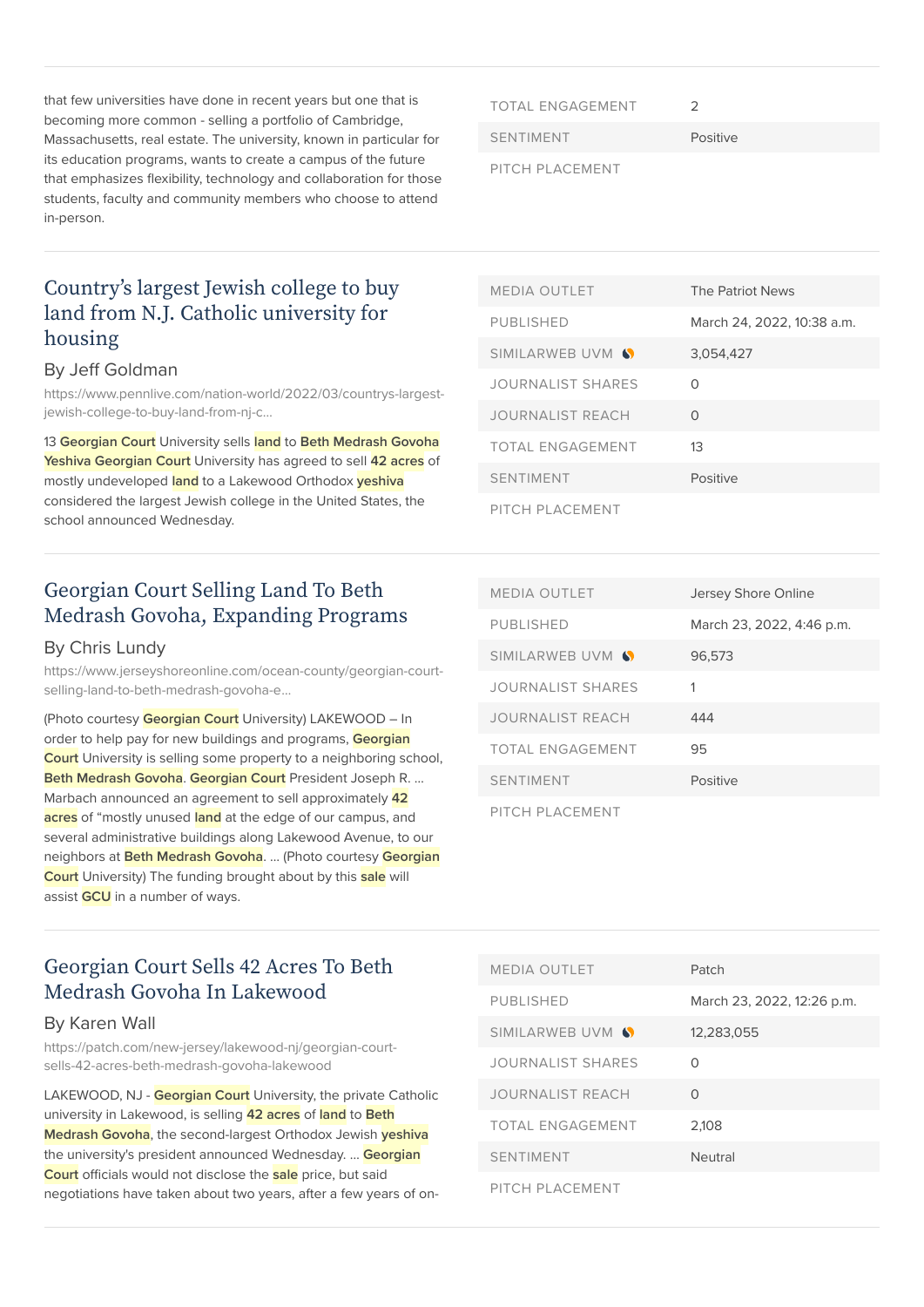and-off discussions. "All the legal paperwork has been signed, but this will not happen overnight," said Stacey Ehling, a spokeswoman for the university.

### [Georgian Court University sells 42 acres in](https://www.roi-nj.com/2022/03/23/education/georgian-court-university-sells-42-acres-in-lakewood-to-beth-medrash-govoha-slideshow/) [Lakewood to Beth Medrash Govoha](https://www.roi-nj.com/2022/03/23/education/georgian-court-university-sells-42-acres-in-lakewood-to-beth-medrash-govoha-slideshow/) [\(SLIDESHOW\)](https://www.roi-nj.com/2022/03/23/education/georgian-court-university-sells-42-acres-in-lakewood-to-beth-medrash-govoha-slideshow/)

#### By Linda Lindner

[https://www.roi-nj.com/2022/03/23/education/georgian-court](https://www.roi-nj.com/2022/03/23/education/georgian-court-university-sells-42-acres-in-lakewood-to-beth-medrash-govoha-slideshow/)[university-sells-42-acres-in-lakewood-to…](https://www.roi-nj.com/2022/03/23/education/georgian-court-university-sells-42-acres-in-lakewood-to-beth-medrash-govoha-slideshow/)

Two institutions of higher learning based in Lakewood agreed on a **land** deal after two years of discussions. **Georgian Court** University on Wednesday said it is selling **42 acres** of mostly unused and undeveloped **land** to the **Beth Medrash Govoha** Lakewood **yeshiva**. … The relationship between **GCU**, a Catholic university, and **BMG**, an orthodox **Yeshiva**, is what makes this deal different than many other **land sales**.

### [Georgian Court University Sells 42 Acres to](https://njbia.org/georgian-court-university-sells-42-acres-to-beth-medrash-govoha-as-part-of-master-plan/) [Beth Medrash Govoha as Part of Master](https://njbia.org/georgian-court-university-sells-42-acres-to-beth-medrash-govoha-as-part-of-master-plan/) [Plan](https://njbia.org/georgian-court-university-sells-42-acres-to-beth-medrash-govoha-as-part-of-master-plan/)

[https://njbia.org/georgian-court-university-sells-42-acres-to-beth](https://njbia.org/georgian-court-university-sells-42-acres-to-beth-medrash-govoha-as-part-of-master-plan/)[medrash-govoha-as-part-of-master…](https://njbia.org/georgian-court-university-sells-42-acres-to-beth-medrash-govoha-as-part-of-master-plan/)

| <b>MEDIA OUTLET</b>      | ROI-NJ                     |
|--------------------------|----------------------------|
| <b>PUBLISHED</b>         | March 23, 2022, 11:50 a.m. |
| SIMILARWEB UVM S         | 42,028                     |
| <b>JOURNALIST SHARES</b> | ∩                          |
| <b>JOURNALIST REACH</b>  | O                          |
| TOTAL FNGAGEMENT         | 5                          |
| <b>SENTIMENT</b>         | Positive                   |
| PITCH PLACEMENT          |                            |

| <b>MEDIA OUTLET</b>      | njbia.org                  |
|--------------------------|----------------------------|
| <b>PUBLISHED</b>         | March 28, 2022, 12:20 p.m. |
| SIMILARWEB UVM S         |                            |
| <b>JOURNALIST SHARES</b> | ∩                          |
| JOURNALIST REACH         | ∩                          |
| TOTAL ENGAGEMENT         | ∩                          |
| <b>SENTIMENT</b>         | Positive                   |
| PITCH PI ACEMENT         |                            |

### [Georgian Court University Sells 42 Acres to](https://www.prweb.com/releases/georgian_court_university_sells_42_acres_to_beth_medrash_govoha_to_expedite_the_launch_and_expansion_of_its_master_plan/prweb18574092.htm) [Beth Medrash Govoha to Exp](https://www.prweb.com/releases/georgian_court_university_sells_42_acres_to_beth_medrash_govoha_to_expedite_the_launch_and_expansion_of_its_master_plan/prweb18574092.htm)

[https://www.prweb.com/releases/](https://www.prweb.com/releases/georgian_court_university_sells_42_acres_to_beth_medrash_govoha_to_expedite_the_launch_and_expansion_of_its_master_plan/prweb18574092.htm)

[georgian\\_court\\_university\\_sells\\_42\\_acres\\_to\\_beth\\_medrash\\_go](https://www.prweb.com/releases/georgian_court_university_sells_42_acres_to_beth_medrash_govoha_to_expedite_the_launch_and_expansion_of_its_master_plan/prweb18574092.htm) voha\_to\_e...

(PRWEB) March 23, 2022 After two years of discussion, **Georgian Court** University has reached an agreement to sell **42 acres** of mostly unused and undeveloped **land** to the **Beth Medrash Govoha** (**BMG**) Lakewood **yeshiva**. … The relationship between **GCU**, a Catholic University, and **BMG**, an orthodox **Yeshiva**, is what makes this transaction different than many other **land sales** currently occurring across the country.

### [Georgian Court University Sells 42 Acres to](https://www.insidernj.com/press-release/georgian-court-university-sells-42-acres-to-beth-medrash-govoha-to-expedite-the-launch-and-expansion-of-its-master-plan/) [Beth Medrash Govoha to Expedite the](https://www.insidernj.com/press-release/georgian-court-university-sells-42-acres-to-beth-medrash-govoha-to-expedite-the-launch-and-expansion-of-its-master-plan/)

| <b>MEDIA OUTLET</b>      | PRWeb                     |
|--------------------------|---------------------------|
| <b>PUBLISHED</b>         | March 23, 2022, 9:18 a.m. |
| SIMILARWEB UVM S         | 730.781                   |
| <b>JOURNALIST SHARES</b> | ∩                         |
| <b>JOURNALIST REACH</b>  | $\Omega$                  |
| TOTAL ENGAGEMENT         | Ω                         |
| <b>SENTIMENT</b>         | Positive                  |
| PITCH PLACEMENT          |                           |

MEDIA OUTLET InsiderNJ PUBLISHED March 23, 2022, 11:03 a.m.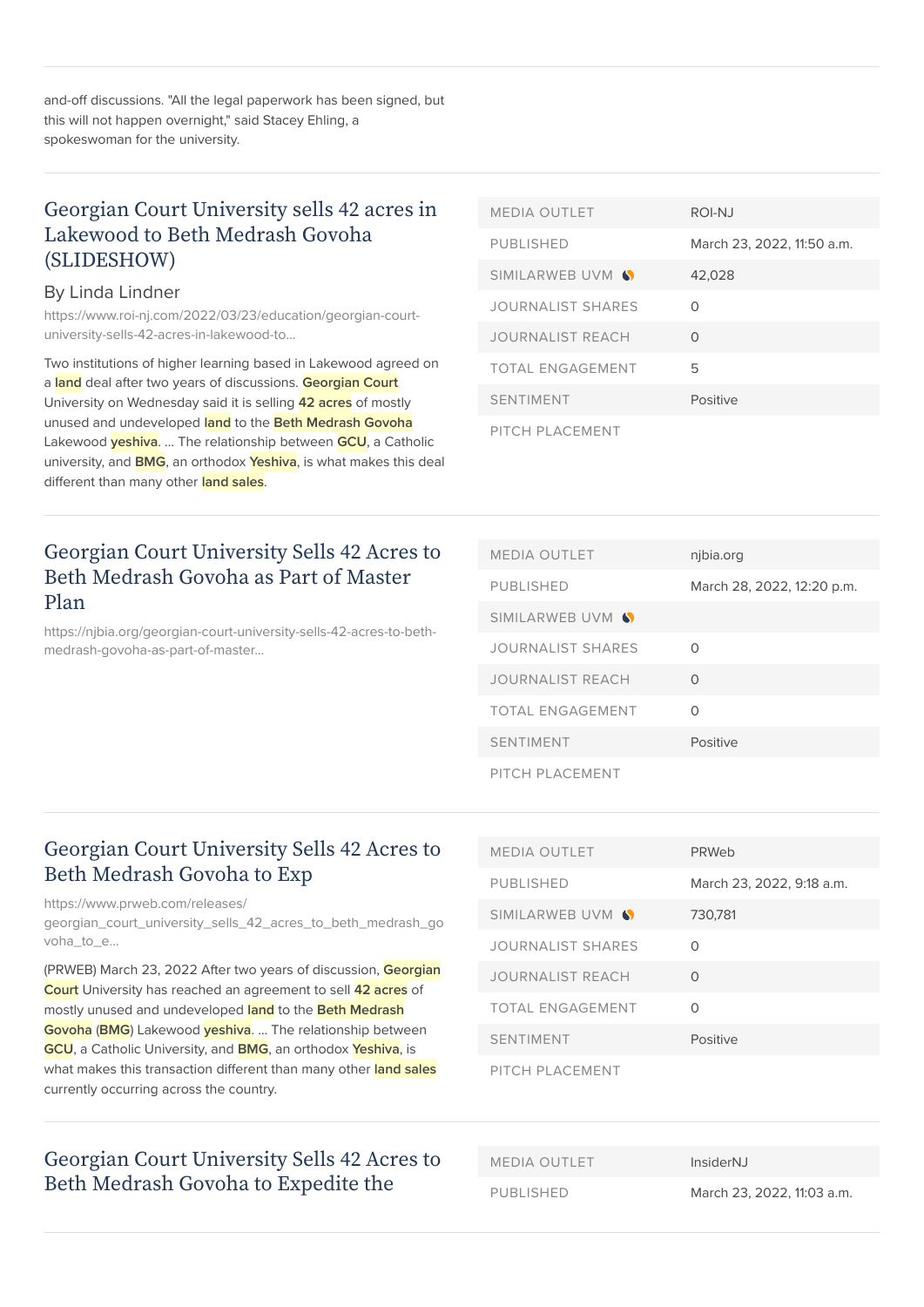### [Launch and Expansion of its Master Plan](https://www.insidernj.com/press-release/georgian-court-university-sells-42-acres-to-beth-medrash-govoha-to-expedite-the-launch-and-expansion-of-its-master-plan/)

[https://www.insidernj.com/press-release/georgian-court](https://www.insidernj.com/press-release/georgian-court-university-sells-42-acres-to-beth-medrash-govoha-to-expedite-the-launch-and-expansion-of-its-master-plan/)[university-sells-42-acres-to-beth-medrash-go…](https://www.insidernj.com/press-release/georgian-court-university-sells-42-acres-to-beth-medrash-govoha-to-expedite-the-launch-and-expansion-of-its-master-plan/)

(March 22, 2022) – After two years of discussion, **Georgian Court** University has reached an agreement to sell **42 acres** of mostly unused and undeveloped **land** to the **Beth Medrash Govoha** (**BMG**) Lakewood **yeshiva**. … The relationship between **GCU**, a Catholic University, and **BMG**, an orthodox **Yeshiva**, is what makes this transaction different than many other **land sales** currently occurring across the country.

| SIMILARWEB UVM S         | 161,808   |
|--------------------------|-----------|
| <b>JOURNALIST SHARES</b> | $\bigcap$ |
| JOURNALIST REACH         | ∩         |
| <b>TOTAL ENGAGEMENT</b>  | 60        |
| <b>SENTIMENT</b>         | Positive  |
| PITCH PLACEMENT          |           |

### [Georgian Court University Sells 42 Acres to](https://www.wfmz.com/news/pr_newswire/pr_newswire_new_jersey/georgian-court-university-sells-42-acres-to-beth-medrash-govoha-to-expedite-the-launch-and/article_ef4c16d6-c842-51dd-8940-2c88ef83d4b3.html) [Beth Medrash Govoha to Expedite the](https://www.wfmz.com/news/pr_newswire/pr_newswire_new_jersey/georgian-court-university-sells-42-acres-to-beth-medrash-govoha-to-expedite-the-launch-and/article_ef4c16d6-c842-51dd-8940-2c88ef83d4b3.html) [Launch and Expansion of its Master Plan](https://www.wfmz.com/news/pr_newswire/pr_newswire_new_jersey/georgian-court-university-sells-42-acres-to-beth-medrash-govoha-to-expedite-the-launch-and/article_ef4c16d6-c842-51dd-8940-2c88ef83d4b3.html)

#### By Georgian Court

[https://www.wfmz.com/news/pr\\_newswire/](https://www.wfmz.com/news/pr_newswire/pr_newswire_new_jersey/georgian-court-university-sells-42-acres-to-beth-medrash-govoha-to-expedite-the-launch-and/article_ef4c16d6-c842-51dd-8940-2c88ef83d4b3.html) [pr\\_newswire\\_new\\_jersey/georgian-court-university-sells-42-acr…](https://www.wfmz.com/news/pr_newswire/pr_newswire_new_jersey/georgian-court-university-sells-42-acres-to-beth-medrash-govoha-to-expedite-the-launch-and/article_ef4c16d6-c842-51dd-8940-2c88ef83d4b3.html)

., March 23, 2022 /PRNewswire-PRWeb/ -- After two years of discussion, **Georgian Court** University has reached an agreement to sell **42 acres** of mostly unused and undeveloped **land** to the **Beth Medrash Govoha** (**BMG**) Lakewood **yeshiva**. … The relationship between **GCU**, a Catholic University, and **BMG**, an orthodox **Yeshiva**, is what makes this transaction different than many other **land sales** currently occurring across the country.

| <b>MEDIA OUTLET</b>      | WFMZ-TV (Allentown, PA)    |
|--------------------------|----------------------------|
| <b>PUBLISHED</b>         | March 23, 2022, 10:36 a.m. |
| SIMILARWEB UVM S         | 1,406,388                  |
| <b>JOURNALIST SHARES</b> | ∩                          |
| JOURNALIST REACH         | 0                          |
| TOTAL ENGAGEMENT         | ∩                          |
| <b>SENTIMENT</b>         | Positive                   |
| PITCH PLACEMENT          |                            |

### [Georgian Court University Sells 42 Acres to](https://vinnews.com/2022/03/25/georgian-court-university-sells-42-acres-to-lakewoods-beth-medrash-govoha/) [Lakewood's Beth Medrash Govoha](https://vinnews.com/2022/03/25/georgian-court-university-sells-42-acres-to-lakewoods-beth-medrash-govoha/)

#### By None

[https://vinnews.com/2022/03/25/georgian-court-university](https://vinnews.com/2022/03/25/georgian-court-university-sells-42-acres-to-lakewoods-beth-medrash-govoha/)[sells-42-acres-to-lakewoods-beth-medrash-g…](https://vinnews.com/2022/03/25/georgian-court-university-sells-42-acres-to-lakewoods-beth-medrash-govoha/)

| <b>MEDIA OUTLET</b>     | vinnews.com              |
|-------------------------|--------------------------|
| <b>PUBLISHED</b>        | March 28, 2022, midnight |
| SIMILARWEB UVM S        |                          |
| JOURNALIST SHARES       | ∩                        |
| <b>JOURNALIST REACH</b> | 0                        |
| <b>TOTAL ENGAGEMENT</b> | 1                        |
| <b>SENTIMENT</b>        | Positive                 |
| PITCH PLACEMENT         |                          |

### [Georgian Court University Sells Land to](https://www.insidehighered.com/quicktakes/2022/03/25/georgian-court-university-sells-land-local-yeshiva) [Local Yeshiva](https://www.insidehighered.com/quicktakes/2022/03/25/georgian-court-university-sells-land-local-yeshiva)

[https://www.insidehighered.com/quicktakes/2022/03/25/](https://www.insidehighered.com/quicktakes/2022/03/25/georgian-court-university-sells-land-local-yeshiva) [georgian-court-university-sells-land-local-yes…](https://www.insidehighered.com/quicktakes/2022/03/25/georgian-court-university-sells-land-local-yeshiva)

Georgian Court University is selling 42 acres of land to Beth Medrash Govoha Lakewood yeshiva, according to an announcement by university leaders Wednesday. The university plans to use proceeds from the land sale to create a new nursing and health sciences center and upgrade its dorms, among other

| <b>MEDIA OUTLET</b>     | Inside Higher Ed          |
|-------------------------|---------------------------|
| <b>PUBLISHED</b>        | March 25, 2022, 3:29 a.m. |
| SIMILARWEB UVM S        | 1,104,857                 |
| JOURNALIST SHARES       | 1                         |
| <b>JOURNALIST REACH</b> | 7.677                     |
| TOTAL ENGAGEMENT        | 20                        |
| <b>SENTIMENT</b>        | Positive                  |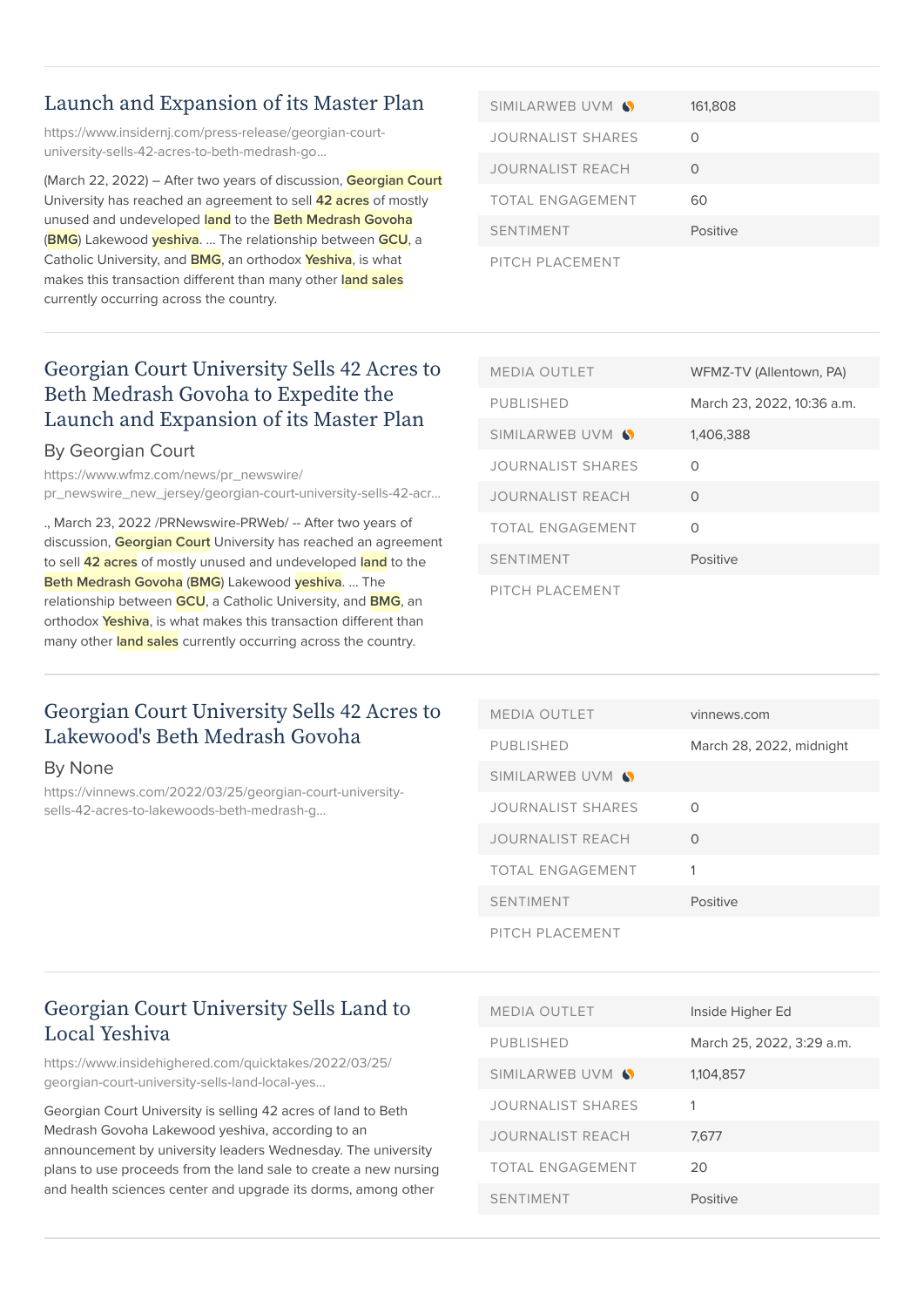initiatives. Beth Medrash Govoha purchased the property to build more student housing.

### [Georgian Court's acreage sale accelerates](https://njbiz.com/georgian-courts-acreage-sale-accelerates-growth-at-lakewood-campus/) [growth at Lakewood campus](https://njbiz.com/georgian-courts-acreage-sale-accelerates-growth-at-lakewood-campus/)

#### By Jessica Perry

[https://njbiz.com/georgian-courts-acreage-sale-accelerates](https://njbiz.com/georgian-courts-acreage-sale-accelerates-growth-at-lakewood-campus/)[growth-at-lakewood-campus/](https://njbiz.com/georgian-courts-acreage-sale-accelerates-growth-at-lakewood-campus/)

**Georgian Court** University will expand its facilities while shrinking its footprint by **42 acres**. On March 22, **GCU** announced it will sell the mostly unused and undeveloped **land** from its more than 150-acre campus to **Beth Medrash Govoha** Lakewood **yeshiva**, the culmination of two years of discussions. … Since 2015, **GCU** said its invested \$20 million in renovations and updates at the campus. According to the school, together with other funding, the 42-acre **sale** will bring that total to \$75 million over the next five years.

### [HUGE NEWS FOR LAKEWOOD: Beth](https://www.theyeshivaworld.com/news/general/2071818/huge-news-for-lakewood-beth-medrash-govoha-under-contract-to-buy-42-acres-of-land-from-georgian-court-university.html) [Medrash Govoha Under Contract to Buy 42](https://www.theyeshivaworld.com/news/general/2071818/huge-news-for-lakewood-beth-medrash-govoha-under-contract-to-buy-42-acres-of-land-from-georgian-court-university.html) [Acres of Land from Georgian Court](https://www.theyeshivaworld.com/news/general/2071818/huge-news-for-lakewood-beth-medrash-govoha-under-contract-to-buy-42-acres-of-land-from-georgian-court-university.html) **[University](https://www.theyeshivaworld.com/news/general/2071818/huge-news-for-lakewood-beth-medrash-govoha-under-contract-to-buy-42-acres-of-land-from-georgian-court-university.html)**

[https://www.theyeshivaworld.com/news/general/2071818/huge](https://www.theyeshivaworld.com/news/general/2071818/huge-news-for-lakewood-beth-medrash-govoha-under-contract-to-buy-42-acres-of-land-from-georgian-court-university.html)[news-for-lakewood-beth-medrash-govoha-und…](https://www.theyeshivaworld.com/news/general/2071818/huge-news-for-lakewood-beth-medrash-govoha-under-contract-to-buy-42-acres-of-land-from-georgian-court-university.html)

After two years of negotiations, **Georgian Court** University has come to terms for the **sale** of **42 acres** of mostly unused property to **Beth Medrash Govoha**, which is expected to use the **land** for additional housing units and a daycare center, Lakewood Alerts reported.

### [Insider NJ's Morning Intelligence Briefing:](https://www.insidernj.com/insider-njs-morning-intelligence-briefing-3-24-2022/) [3/24/2022](https://www.insidernj.com/insider-njs-morning-intelligence-briefing-3-24-2022/)

#### By Pete Oneglia

[https://www.insidernj.com/insider-njs-morning-intelligence](https://www.insidernj.com/insider-njs-morning-intelligence-briefing-3-24-2022/)[briefing-3-24-2022/](https://www.insidernj.com/insider-njs-morning-intelligence-briefing-3-24-2022/)

In Lakewood, **Georgian Court** University reached an agreement to sell **42 acres** to a **yeshiva**. In Elizabeth, the LD20 legislators applauded the awarding of a \$611k state grant to the Elizabeth Development Corporation. … In Eatontown, the town purchased Fort Monmouth **land** for a park and future splash pad, according to the Asbury Park Press. In Englewood, the BOE President resigned, according to the Bergen Record. In Greenwich, the proposed Gibbstown gas terminal is on hold, according to NJ Spotlight.

| <b>MEDIA OUTLET</b>      | <b>NJBIZ</b>              |
|--------------------------|---------------------------|
| <b>PUBLISHED</b>         | March 23, 2022, 3:03 p.m. |
| SIMILARWEB UVM S         | 65,850                    |
| <b>JOURNALIST SHARES</b> | Ω                         |
| <b>JOURNALIST REACH</b>  | $\Omega$                  |
| <b>TOTAL ENGAGEMENT</b>  | $15\overline{)}$          |
| <b>SENTIMENT</b>         | Positive                  |
| PITCH PLACEMENT          |                           |

| <b>MEDIA OUTLET</b>      | Yeshiya World News        |
|--------------------------|---------------------------|
| <b>PUBLISHED</b>         | March 23, 2022, 9:52 a.m. |
| SIMILARWEB UVM S         | 594.076                   |
| <b>JOURNALIST SHARES</b> | ∩                         |
| <b>JOURNALIST REACH</b>  | $\Omega$                  |
| <b>TOTAL ENGAGEMENT</b>  | 13                        |
| <b>SENTIMENT</b>         | Positive                  |
| PITCH PLACEMENT          |                           |

| <b>MEDIA OUTLET</b>      | <i>InsiderNJ</i>           |
|--------------------------|----------------------------|
| <b>PUBLISHED</b>         | March 24, 2022, 12:01 a.m. |
| SIMILARWEB UVM S         | 161,808                    |
| <b>JOURNALIST SHARES</b> | ∩                          |
| <b>JOURNALIST REACH</b>  | $\Omega$                   |
| <b>TOTAL ENGAGEMENT</b>  | 20                         |
| <b>SENTIMENT</b>         | Positive                   |
| PITCH PLACEMENT          |                            |

#### PITCH PLACEMENT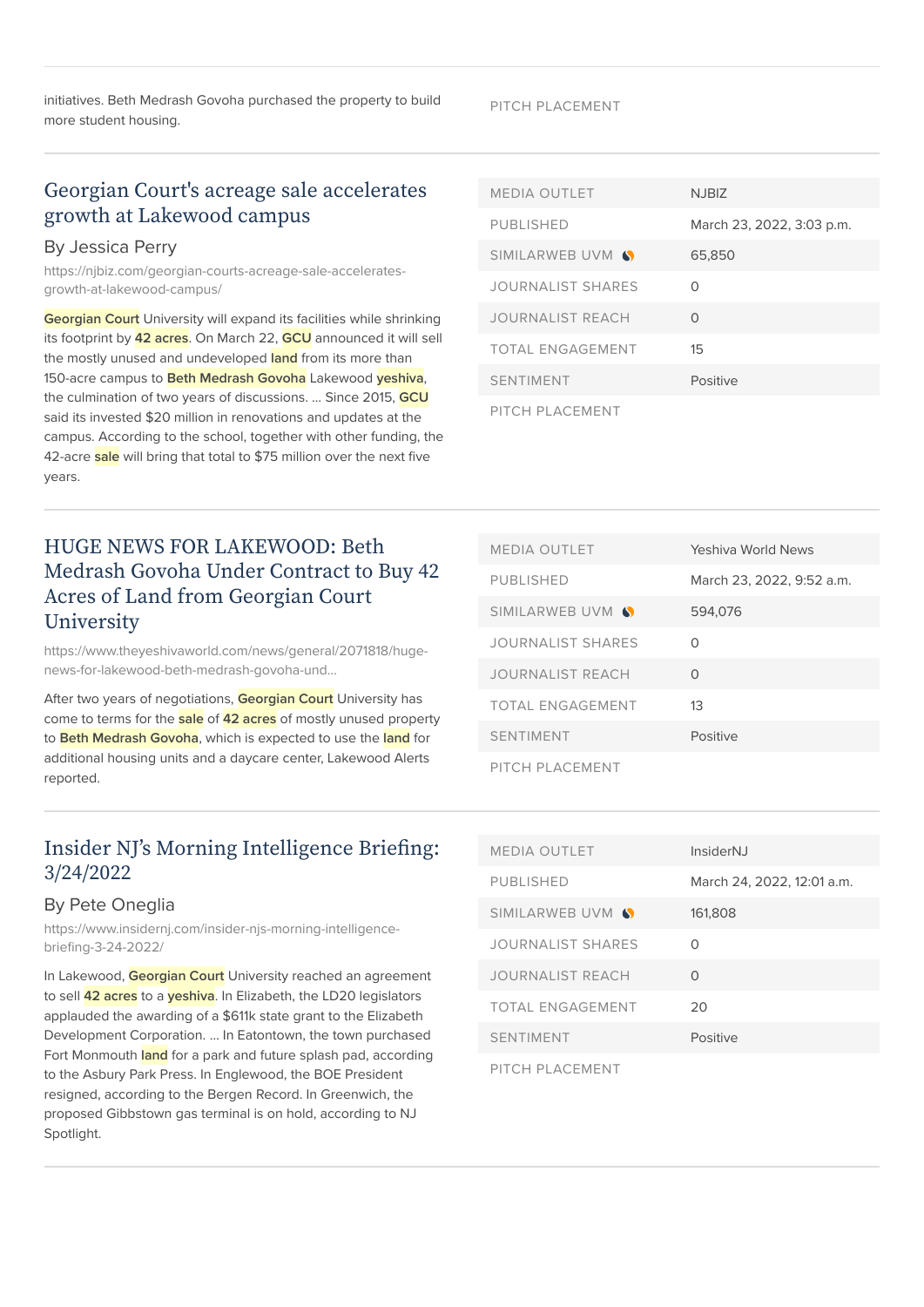### [It's Official: BMG to Purchase 42 Acres of](https://matzav.com/its-official-bmg-to-purchase-42-acres-of-land-from-georgian-court-university/) [Land from Georgian Court University](https://matzav.com/its-official-bmg-to-purchase-42-acres-of-land-from-georgian-court-university/)

[https://matzav.com/its-official-bmg-to-purchase-42-acres-of-land](https://matzav.com/its-official-bmg-to-purchase-42-acres-of-land-from-georgian-court-university/)[from-georgian-court-university/](https://matzav.com/its-official-bmg-to-purchase-42-acres-of-land-from-georgian-court-university/)

| <b>MEDIA OUTLET</b>      | matzav.com                 |
|--------------------------|----------------------------|
| <b>PUBLISHED</b>         | March 28, 2022, 11:55 a.m. |
| SIMILARWEB UVM S         |                            |
| <b>JOURNALIST SHARES</b> | ∩                          |
| <b>JOURNALIST REACH</b>  | ∩                          |
| <b>TOTAL ENGAGEMENT</b>  | Ω                          |
| <b>SENTIMENT</b>         | Positive                   |
| PITCH PLACEMENT          |                            |

### [Lakewood Yeshiva, Georgian Court shake](https://nj1015.com/catholic-university-sells-42-acres-to-jewish-yeshiva-in-lakewood-nj/) [on huge new land deal](https://nj1015.com/catholic-university-sells-42-acres-to-jewish-yeshiva-in-lakewood-nj/)

#### By Rick Rickman

[https://nj1015.com/catholic-university-sells-42-acres-to-jewish](https://nj1015.com/catholic-university-sells-42-acres-to-jewish-yeshiva-in-lakewood-nj/)[yeshiva-in-lakewood-nj/](https://nj1015.com/catholic-university-sells-42-acres-to-jewish-yeshiva-in-lakewood-nj/)

LAKEWOOD - The largest Orthodox Jewish **yeshiva** in the United States is expanding further onto **42 acres** of **land** sold by **Georgian Court** University. **Beth Medrash Govoha** is an Orthodox Jewish institution with over 3,000 undergraduate students and another 4,100 men in graduate programs, or Kollel. … Missing from the public record is the price tag of the **sale**. The religious schools issued a joint statement. "At this time, **Beth Medrash Govoha** and **Georgian Court** University are not currently disclosing the price of this **sale**." … Meantime, Lakewood **BMG** plans to use its added **land** to build entirely new student housing units. The **yeshiva** has only grown since the outset of the pandemic. While other colleges saw declining enrollment in 2020, Asbury Park Press reported **BMG** grew by over 300 students in a single semester.

| <b>MEDIA OUTLET</b>      | WKXW-FM (Ewing, NJ)       |
|--------------------------|---------------------------|
| <b>PUBLISHED</b>         | March 23, 2022, 5:39 p.m. |
| SIMILARWEB UVM S         | 1,483,034                 |
| <b>JOURNALIST SHARES</b> | Ω                         |
| JOURNALIST REACH         | O                         |
| TOTAL ENGAGEMENT         | 123                       |
| <b>SENTIMENT</b>         | Positive                  |
| PITCH PLACEMENT          |                           |

### [Lakewood's BMG yeshiva buying land from](https://www.app.com/story/news/local/jackson-lakewood/lakewood/2022/03/24/beth-medrash-govoha-buying-42-acres-georgian-court-university-lakewood/7146582001/) [Georgian Court; both schools plan changes](https://www.app.com/story/news/local/jackson-lakewood/lakewood/2022/03/24/beth-medrash-govoha-buying-42-acres-georgian-court-university-lakewood/7146582001/)

#### By Juan Carlos Castillo

[https://www.app.com/story/news/local/jackson-lakewood/](https://www.app.com/story/news/local/jackson-lakewood/lakewood/2022/03/24/beth-medrash-govoha-buying-42-acres-georgian-court-university-lakewood/7146582001/) [lakewood/2022/03/24/beth-medrash-govoha-buyin…](https://www.app.com/story/news/local/jackson-lakewood/lakewood/2022/03/24/beth-medrash-govoha-buying-42-acres-georgian-court-university-lakewood/7146582001/)

LAKEWOOD - **Georgian Court** University is selling **42 acres** of undeveloped **land** to **Beth Medrash Govoha**, an Orthodox **yeshiva** in Lakewood, allowing both institutions to expand their services.

| <b>MEDIA OUTLET</b>     | <b>Asbury Park Press</b>  |
|-------------------------|---------------------------|
| <b>PUBLISHED</b>        | March 24, 2022, 6:29 a.m. |
| SIMILARWEB UVM S        | 1,040,850                 |
| JOURNALIST SHARES       | $\mathcal{P}$             |
| <b>JOURNALIST REACH</b> | 6.769                     |
| TOTAL ENGAGEMENT        | .51                       |
| <b>SENTIMENT</b>        | Positive                  |
| PITCH PLACEMENT         |                           |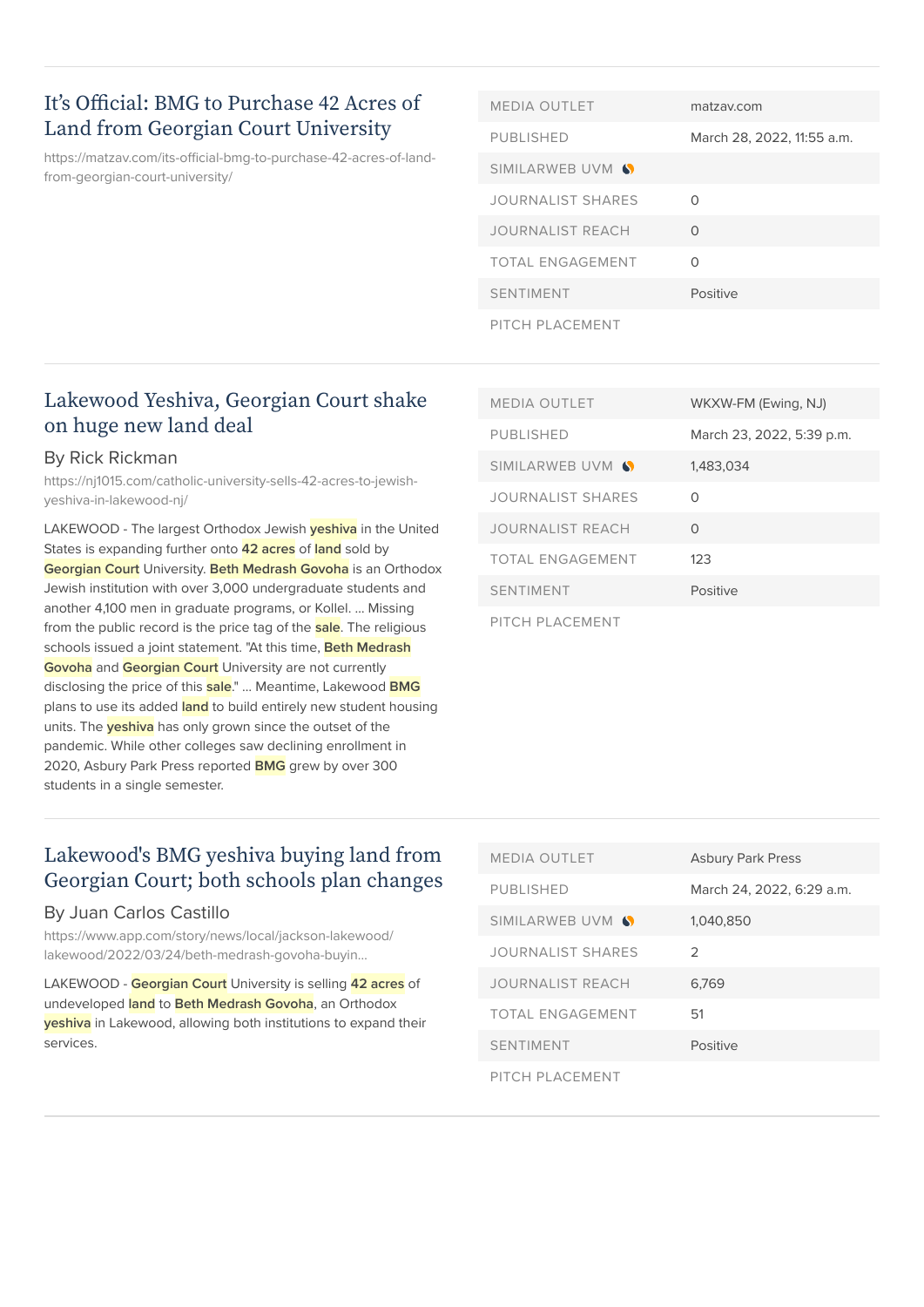### [Largest yeshiva in U.S. to buy 42 acres](https://www.nj.com/education/2022/03/largest-yeshiva-in-us-to-buy-42-acres-from-nj-catholic-university-for-housing.html) [from N.J. catholic university for housing](https://www.nj.com/education/2022/03/largest-yeshiva-in-us-to-buy-42-acres-from-nj-catholic-university-for-housing.html)

### By Jeff Goldman

[https://www.nj.com/education/2022/03/largest-yeshiva-in-us-to](https://www.nj.com/education/2022/03/largest-yeshiva-in-us-to-buy-42-acres-from-nj-catholic-university-for-housing.html)[buy-42-acres-from-nj-catholic-univers…](https://www.nj.com/education/2022/03/largest-yeshiva-in-us-to-buy-42-acres-from-nj-catholic-university-for-housing.html)

**Georgian Court** University has agreed to sell **42 acres** of mostlyundeveloped **land** to a Lakewood Orthodox **yeshiva** considered the largest Jewish college in the United States, the school announced Wednesday. … In addition, the school will update its historic mansion with plans to use it as administration building "The relationship between **GCU**, a Catholic University, and **BMG**, an orthodox **Yeshiva**, is what makes this transaction different than many other **land sales** currently occurring across the country," **Georgian** … **Beth Medrash Govoha** board chairman Howard Friedman called the deal "a great next step for the future of Lakewood." The **yeshiva** had more than 6,700 students as of 2019, according to the state Department of Education.

| <b>MEDIA OUTLET</b>     | <b>N</b> .Lcom             |
|-------------------------|----------------------------|
| <b>PUBLISHED</b>        | March 23, 2022, 10:34 a.m. |
| SIMILARWEB UVM S        | 7.647.855                  |
| JOURNALIST SHARES       |                            |
| <b>JOURNALIST REACH</b> | 2,635                      |
| <b>TOTAL ENGAGEMENT</b> | 1.133                      |
| <b>SENTIMENT</b>        | Positive                   |
| PITCH PLACEMENT         |                            |

### [Largest Yeshiva in US to Buy 42 Acres from](https://www.msn.com/en-us/news/us/largest-yeshiva-in-u-s-to-buy-42-acres-from-n-j-catholic-university-for-housing/ar-AAVpL5d) [NJ Catholic University for Housing](https://www.msn.com/en-us/news/us/largest-yeshiva-in-u-s-to-buy-42-acres-from-n-j-catholic-university-for-housing/ar-AAVpL5d)

#### By None

[https://www.msn.com/en-us/news/us/largest-yeshiva-in-u-s-to](https://www.msn.com/en-us/news/us/largest-yeshiva-in-u-s-to-buy-42-acres-from-n-j-catholic-university-for-housing/ar-AAVpL5d)[buy-42-acres-from-n-j-catholic-universi…](https://www.msn.com/en-us/news/us/largest-yeshiva-in-u-s-to-buy-42-acres-from-n-j-catholic-university-for-housing/ar-AAVpL5d)

| <b>MEDIA OUTLET</b>      | <b>MSN</b>               |
|--------------------------|--------------------------|
| <b>PUBLISHED</b>         | March 25, 2022, midnight |
| SIMILARWEB UVM S         | 198,375,149              |
| <b>JOURNALIST SHARES</b> | ∩                        |
| <b>JOURNALIST REACH</b>  | $\Omega$                 |
| <b>TOTAL ENGAGEMENT</b>  | 23                       |
| <b>SENTIMENT</b>         | Neutral                  |
| PITCH PLACEMENT          |                          |

### [NEW: Details of the Lakewood BMG/GCU](https://www.thelakewoodscoop.com/news/2022/03/new-details-of-the-lakewood-bmg-gcu-deal-to-purchase-42-acres-photos.html) [Deal to Purchase 42 Acres of Land](https://www.thelakewoodscoop.com/news/2022/03/new-details-of-the-lakewood-bmg-gcu-deal-to-purchase-42-acres-photos.html) [\[PHOTOS\] - The Lakewood Scoop](https://www.thelakewoodscoop.com/news/2022/03/new-details-of-the-lakewood-bmg-gcu-deal-to-purchase-42-acres-photos.html)

[https://www.thelakewoodscoop.com/news/2022/03/new-details](https://www.thelakewoodscoop.com/news/2022/03/new-details-of-the-lakewood-bmg-gcu-deal-to-purchase-42-acres-photos.html)[of-the-lakewood-bmg-gcu-deal-to-purchase-…](https://www.thelakewoodscoop.com/news/2022/03/new-details-of-the-lakewood-bmg-gcu-deal-to-purchase-42-acres-photos.html)

| <b>MEDIA OUTLET</b>     | thelakewoodscoop.com       |
|-------------------------|----------------------------|
| <b>PUBLISHED</b>        | March 28, 2022, 11:55 a.m. |
| SIMILARWEB UVM 6        |                            |
| JOURNALIST SHARES       | ∩                          |
| <b>JOURNALIST REACH</b> | $\Omega$                   |
| TOTAL ENGAGEMENT        | O                          |
| <b>SENTIMENT</b>        | Positive                   |
| PITCH PLACEMENT         |                            |

## [States is buying 42 acres of land from the](http://broadcast.burrellesluce.com/default.aspx?AID=13026564) [Catholic Georgian court University in](http://broadcast.burrellesluce.com/default.aspx?AID=13026564)

#### By None

<http://broadcast.burrellesluce.com/default.aspx?AID=13026564>

| <b>MEDIA OUTLET</b> | WINS-AM   |
|---------------------|-----------|
| PUBLISHED           | March 25. |
| SIMILARWEB UVM S    |           |

larch 25, 2022, midnight